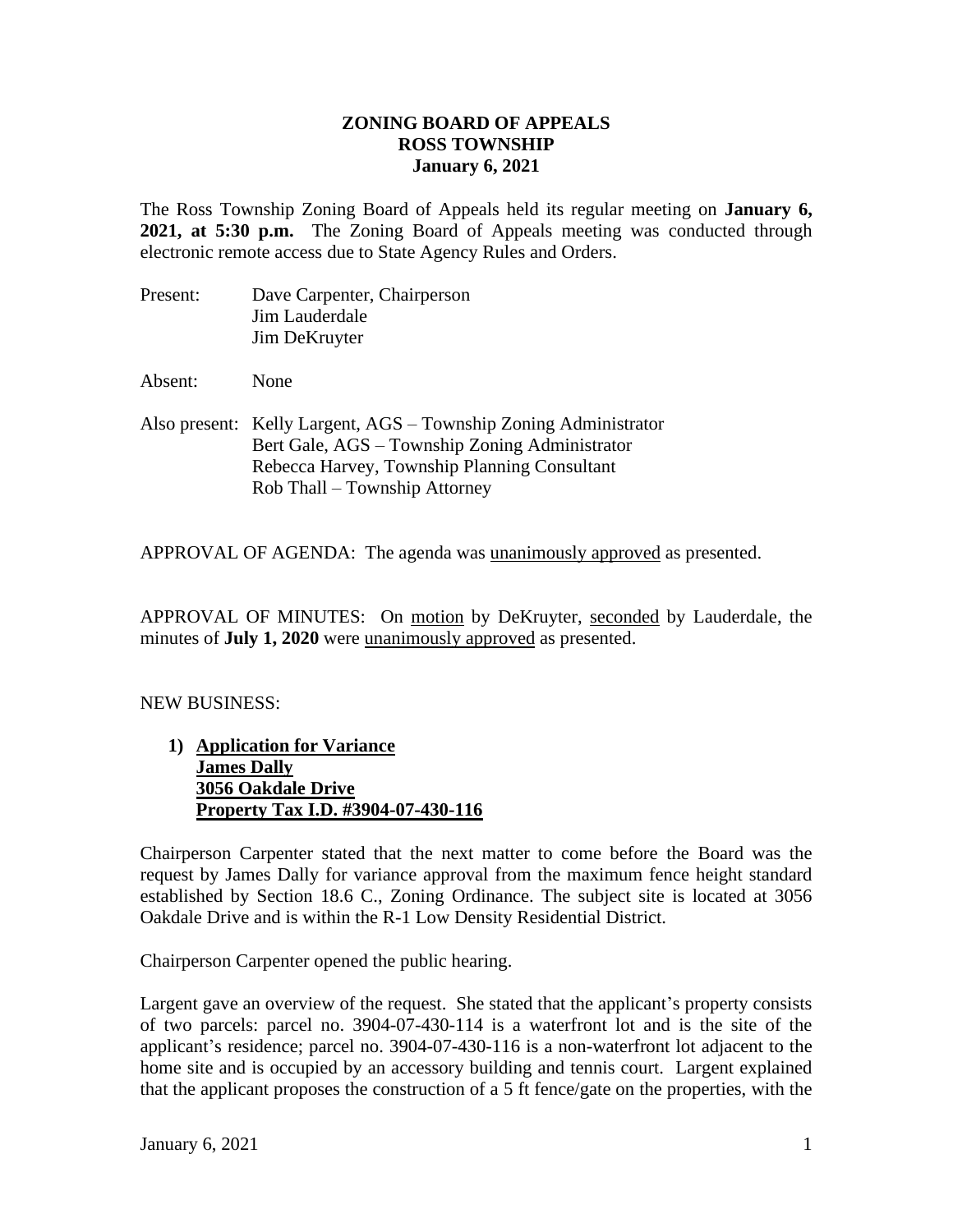gate being located on the waterfront lot and the fence being located on the non-waterfront lot.

Largent advised that Section 18.6 establishes that fences within a side or rear yard may not exceed 6 ft in height, and fences within a required front yard shall not exceed 4 ft in height. She noted that the proposed 5 ft gate will be located within the rear yard of the waterfront lot and will be in compliance with the 6 ft height limitation. The proposed 5 ft fence will be located within the front yard of the non-waterfront lot and will be in violation of the 4 ft height limitation. The applicant requests variance approval from the 4 ft fence height standard so as to allow the proposed 5 ft fence on the non-waterfront lot (along Oakdale Drive).

Referencing the parcel maps and photos provided in the application, Largent confirmed the boundaries of the properties under consideration. She reiterated that the proposed gate on the waterfront lot (#3904-07-430-114) does not require variance approval.

Chairperson Carpenter referenced correspondence received from Gary Granger (3056 Oakdale Drive) and Joseph and Kristine Mauro (3052 Oakdale Drive) in support of the request, and correspondence received from Linda Markham (adjacent property owner) in opposition to the request.

Lori Stafford, neighboring property owner, stated that she opposes the requested variance and agrees with the points made in the letters from Linda Markham and from Dr. David Dvorak (3102 Oakdale Drive). She noted that no reason has been presented as to why the 4 ft height standard cannot be met, adding that many fences in the area, including one recently erected, have been established in compliance with the standard.

Board members noted that the Dvoroak correspondence referenced had not been received. Clerk Walters confirmed that the letter was not currently on file with the Township.

No communication was made/received by or on behalf of the applicant.

Mr. Lauderdale stated that in his visit to the area, he had observed that many of the side yard (between properties) fences appeared to be 6 ft in height, but that fencing along the roadway seemed to generally be in compliance with the 4 ft height limitation.

In response to Board questions, Ms. Harvey confirmed that the ZBA is limited to considering whether the variance criteria (Section 23.8 A.) have been met in review of the 5 ft fence proposal, and not the merit of the 4 ft fence height limitation.

No further public comment was offered on the matter. The public comment portion of the public hearing was closed.

Chairperson Carpenter then led the Board through a review of the variance criteria set forth in Section 23.8 A. The following findings were noted: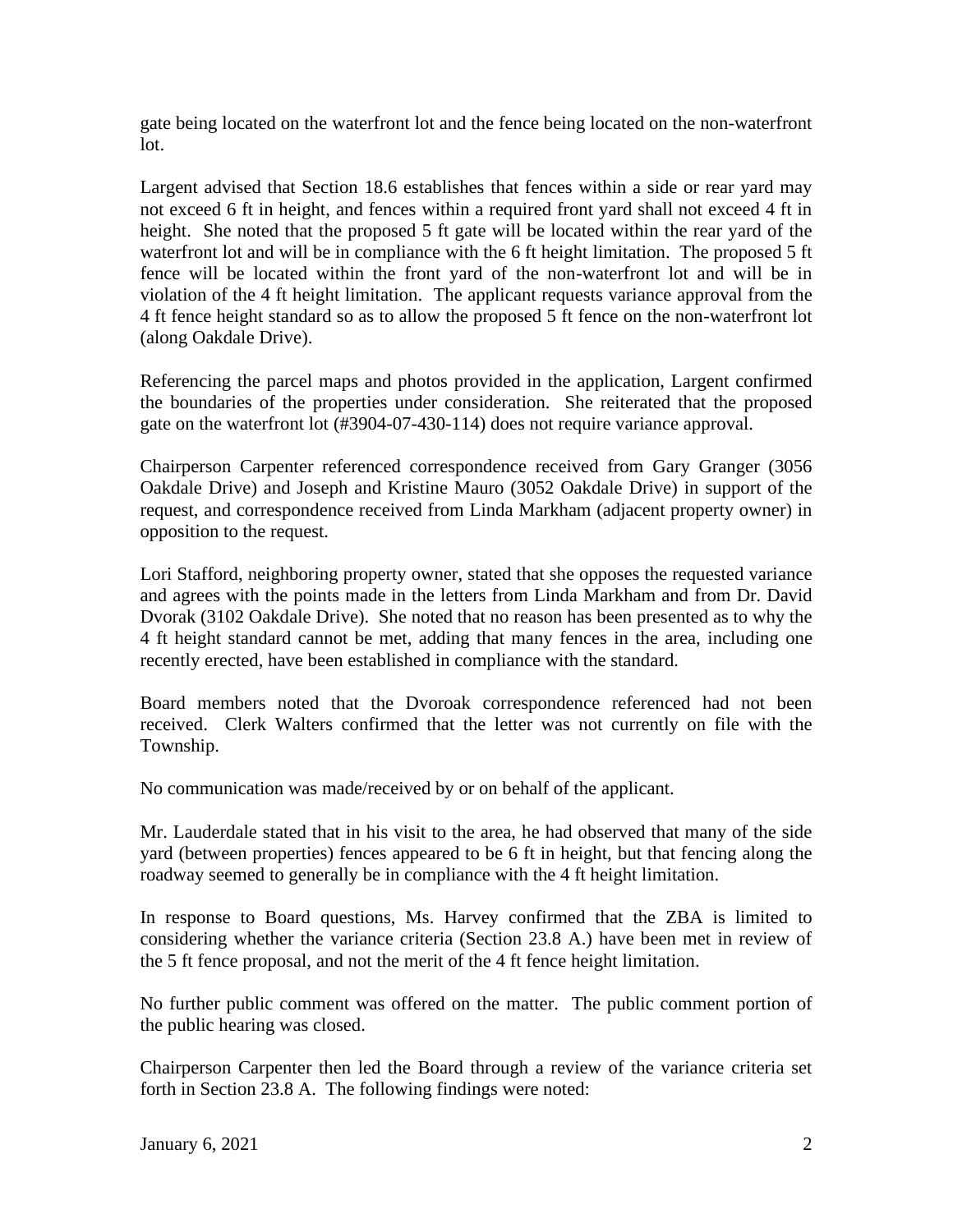- #1 Residential use of the subject property is proposed to continue and is permitted within the R-1 District.
- #2 Limiting the fence height to 4 ft will not unreasonably prevent the owner from using the property; further, conformity with the 4 ft fence height standard is not unnecessarily burdensome.
- #3 In determining substantial justice, a review of the surrounding area was conducted. It was noted that roadside fences in the area, including one recently erected, have been established in compliance with the 4 ft fence height limitation. The objections raised by several neighboring property owners were also referenced.
- #4 No unique physical circumstance of the site exists preventing compliance with the 4 ft fence height limitation.
- #5 The establishment of the fence, including the location and design elements of the fence, is at the discretion of the applicant and is a self-created hardship.
- #6 It was recognized that the intent of the front yard fence height limitation in a residential district is related to safety and general obstruction objectives. A 5 ft fence height, proposed to extend along the roadway the width of the front yard, will not be consistent with the intent of the fence height limitation.

It was stated that the above findings were based on the application documents presented at the meeting.

Lauderdale then moved to deny variance approval from the 4 ft fence height standard applicable within a front yard in a residential district established by Section 18.6, based upon the findings of the Board pursuant to variance criteria #2 through #6 set forth in Section 23.8 A., Zoning Ordinance. Chairperson Carpenter seconded the motion. The motion carried unanimously.

## **2) Request for Interpretation AGS, Ross Township Zoning Administrator Section 2.2 – Definitions of Terms**

Chairperson Carpenter stated that the next matter to come before the Board was the request by AGS, Ross Township Zoning Administrator, for interpretation of Section 2.2 – Definitions of Terms, specifically as it relates to the definition of 'fence' and its application to vegetative barriers.

Chairperson Carpenter opened the public hearing.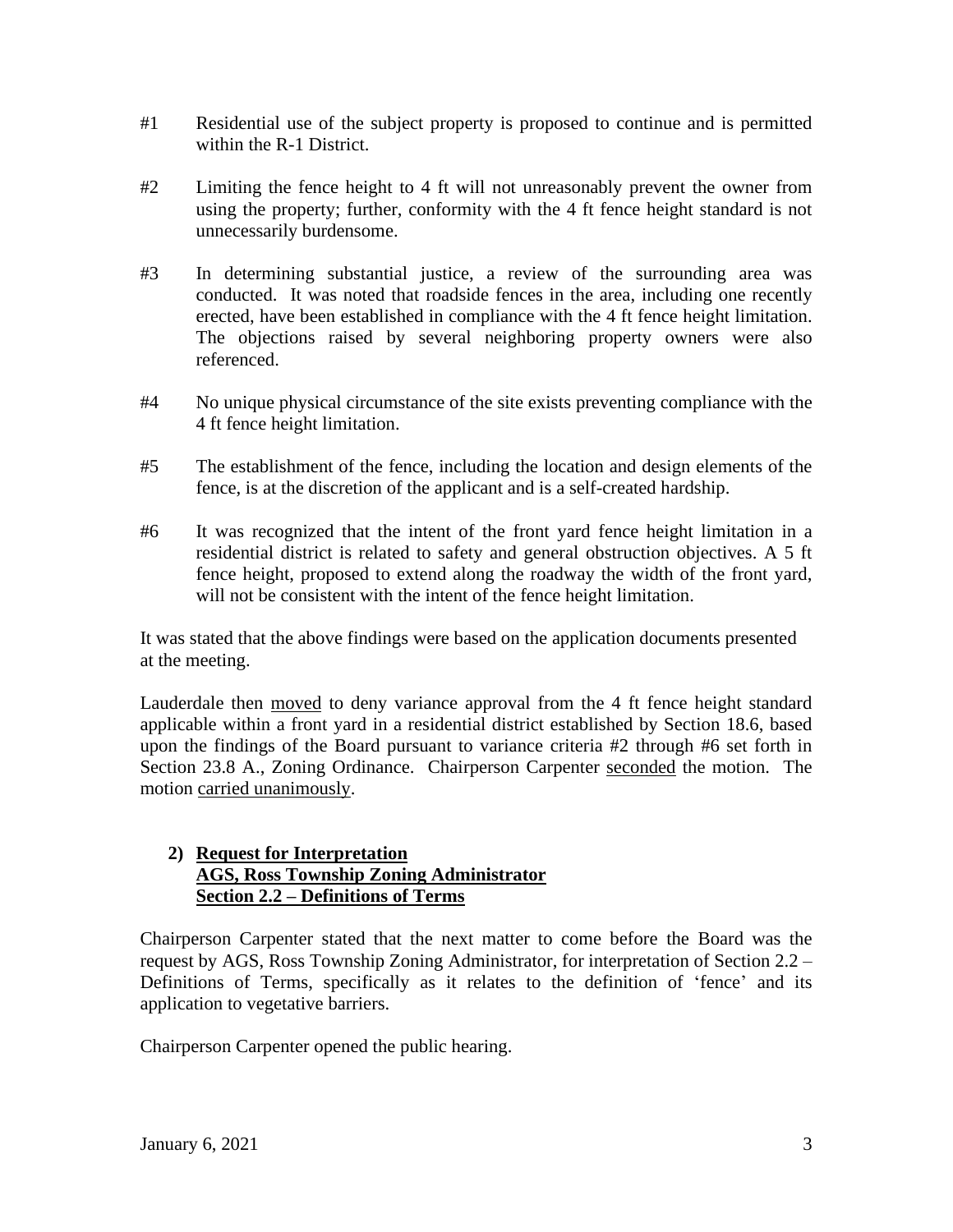Mr. Lauderdale, as Planning Commission representative to the Zoning Board of Appeals, offered background on the requested interpretation. He advised that, in September, 2020, the Township Board requested Planning Commission assistance with an issue regarding property on Gull Lake (in the Township) involving the placement of a barrier/hedge of trees along a property line that had resulted in waterfront viewshed problems for adjacent properties. The question of whether a vegetative barrier constitutes a 'fence' was raised.

Mr. Lauderdale explained that the Planning Commission requested additional information regarding fencing for study and agreed to discuss the need for an amendment of the Zoning Ordinance to provide clarity on the question.

In October, 2020, the Planning Commission continued consideration of the matter, including the receipt of public comment from a neighboring property owner impacted by the recently established barrier/hedge of trees. After lengthy discussion, and with input from Township legal counsel, the Planning Commission determined that an amendment of the fencing standards not be considered unless and until a formal interpretation on the question is rendered by the ZBA. The Planning Commission was advised at that time that AGS would proceed to the ZBA with a request for interpretation.

Mr. Lauderdale then offered his perspective on the question of interpretation. He noted the following:

- This question of interpretation has been raised largely as a result of issues related to sight lines;
- Section 6, Master Plan provides foundational support for the concept of viewshed protection; ('Incorporate measures to protect viewsheds . . through development regulations.')
- A complete review and update of the Master Plan was recently conducted and this objective was not modified;
- Section 17.3 C. establishes waterway setback requirements with a stated intent to 'facilitate reasonable consistency of horizontal sight lines with respect to the development of waterfront lots . . ';
- Section 17.4 A.1. provides a definition of 'development' that supports the protection of sight lines; and
- Section 21.6 B.3. establishes site plan review criteria that speaks to minimizing 'adverse effects resulting from the locations of buildings and accessory structures' on adjacent properties.

Mr. Lauderdale summarized that both the Township Master Plan and Zoning Ordinance make clear the Township's position on the protection of sight lines, with a specific focus on waterfront properties. He opined that a dense vegetative barrier established along a property line is intended to 'obstruct' and is not consistent with the Plan or the Zoning Ordinance.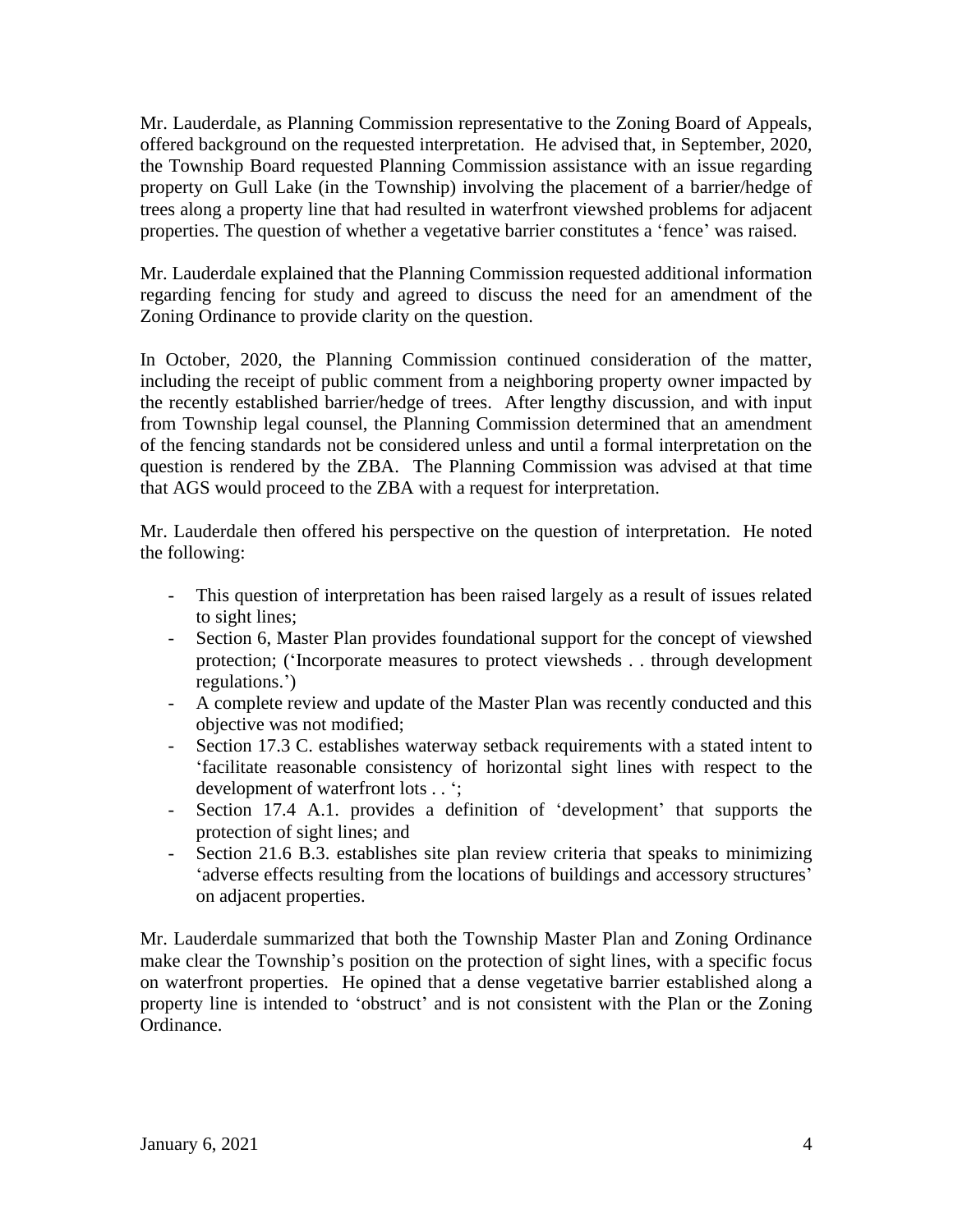Mr. Gale stated that, in the administration of the Zoning Ordinance, the definition of 'structure' was first consulted, wherein it instructs that 'the word 'structure' shall not apply to fences . . '. Accordingly, it was determined that the provisions of Section 17.3, which are applicable to buildings and structures, could not be applied to the vegetative barrier at issue. In consideration of the definition of 'fence', there is no specific reference to a barrier consisting of vegetation. Given the existing definitions of 'structure' and 'fence', Gale explained that direction (a formal interpretation) from the ZBA has been requested.

Township Attorney Thall advised that the ZBA is authorized to interpret the Zoning Ordinance, but may not create a new Zoning Ordinance standard. Specifically, the question before the ZBA is whether a vegetative barrier falls within the scope/intent of the term 'fence'. He added that the ZBA may postpone action on the request for interpretation if it desires to seek additional guidance or information from the Township Planning Consultant or Township Attorney.

Stephanie Walbridge, neighbor to the Gull Lake property originally at issue, referenced her letter dated October 23, 2020 that was presented to the Planning Commission in October, her letter to the ZBA dated November 27, 2020, and photos provided of the property and vegetative barrier in question. She highlighted the berm that was created along the property line; the establishment of the line of trees on top of the berm; the waterfront view present before establishment of the vegetative barrier; and the loss of visibility of the waterfront after the barrier was planted. Ms. Walbridge opined that there is no question that the berm/trees were planted to establish a barrier and that the result is inconsistent with the intent of the existing fence standards.

Chairperson Carpenter referenced the correspondence/photos received from Stephanie and Jay Walbridge (2884 Burlington Drive) and Caroline and Bill Ticknor (2858 Burlington Drive) related to the request for interpretation.

No further public comment was offered on the matter. The public comment portion of the public hearing was closed.

Chairperson Carpenter then led the Board through a discussion of the question of interpretation regarding whether a vegetative barrier falls within the scope/intent of the term 'fence'. The following was noted:

- An interpretation must rely on existing text . . and may not ignore or add to existing text in the formulation of the interpretation.
- The definition of 'fence' and the fencing standards established by Section 18.6 represent an implementation of the objectives for sight line and viewshed protection clearly stated in the Master Plan.